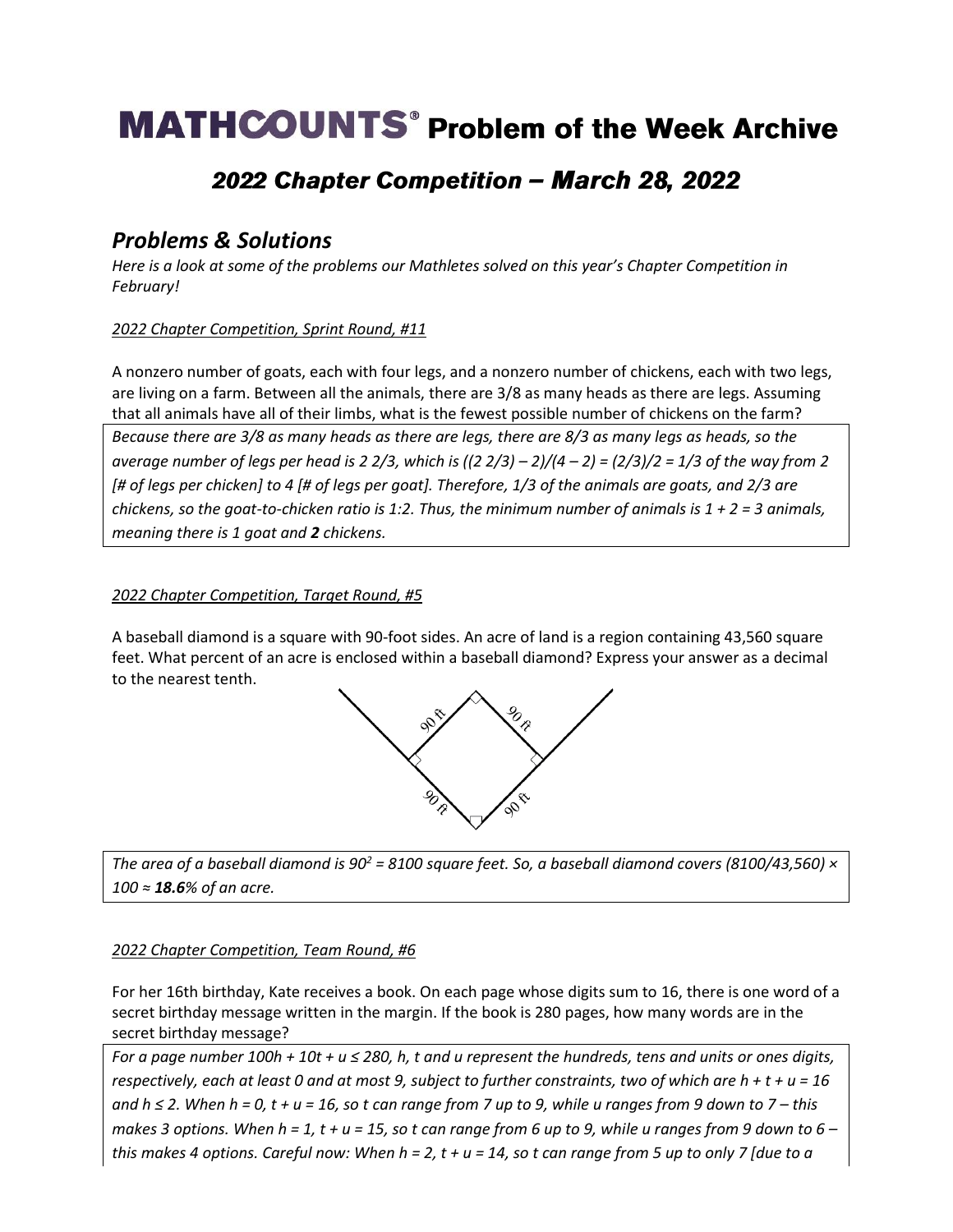*page number being at most 280], while u ranges from 9 down to 7 – this makes 3 options. Therefore, the total number of words written is 3 + 4 + 3 = 10 words.*